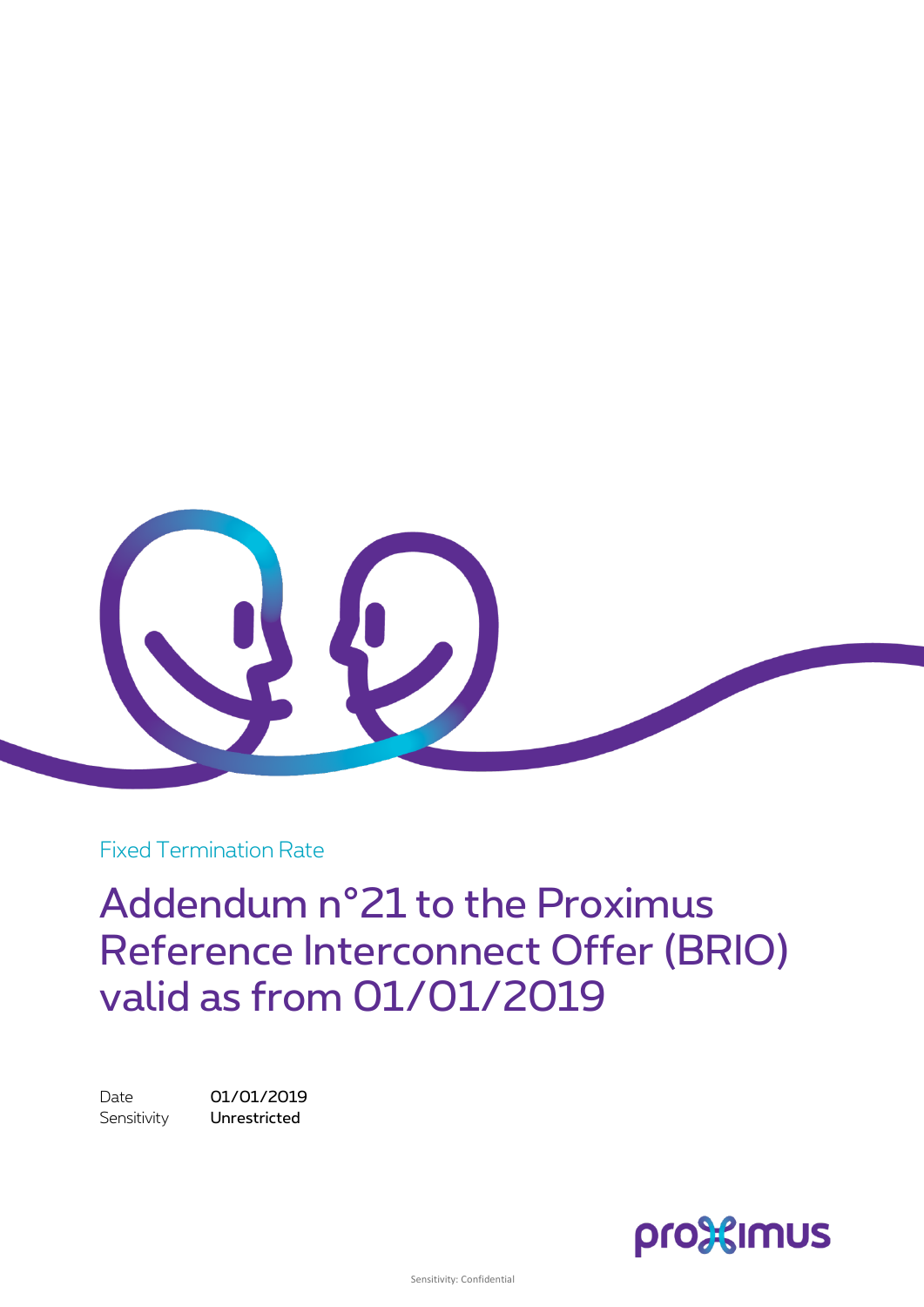# pro<sup>32</sup>imus

### <span id="page-1-0"></span>**Table of contents**

| $Z_{\rm c}$ |                                                                             |  |
|-------------|-----------------------------------------------------------------------------|--|
|             |                                                                             |  |
|             |                                                                             |  |
|             | 16.2.1 Calls directed to Proximus geographic numbers and Proximus Split     |  |
|             |                                                                             |  |
|             |                                                                             |  |
|             |                                                                             |  |
|             | 16.2.2.3 Calls to Emergency Services which are not identified by 3 Digits 5 |  |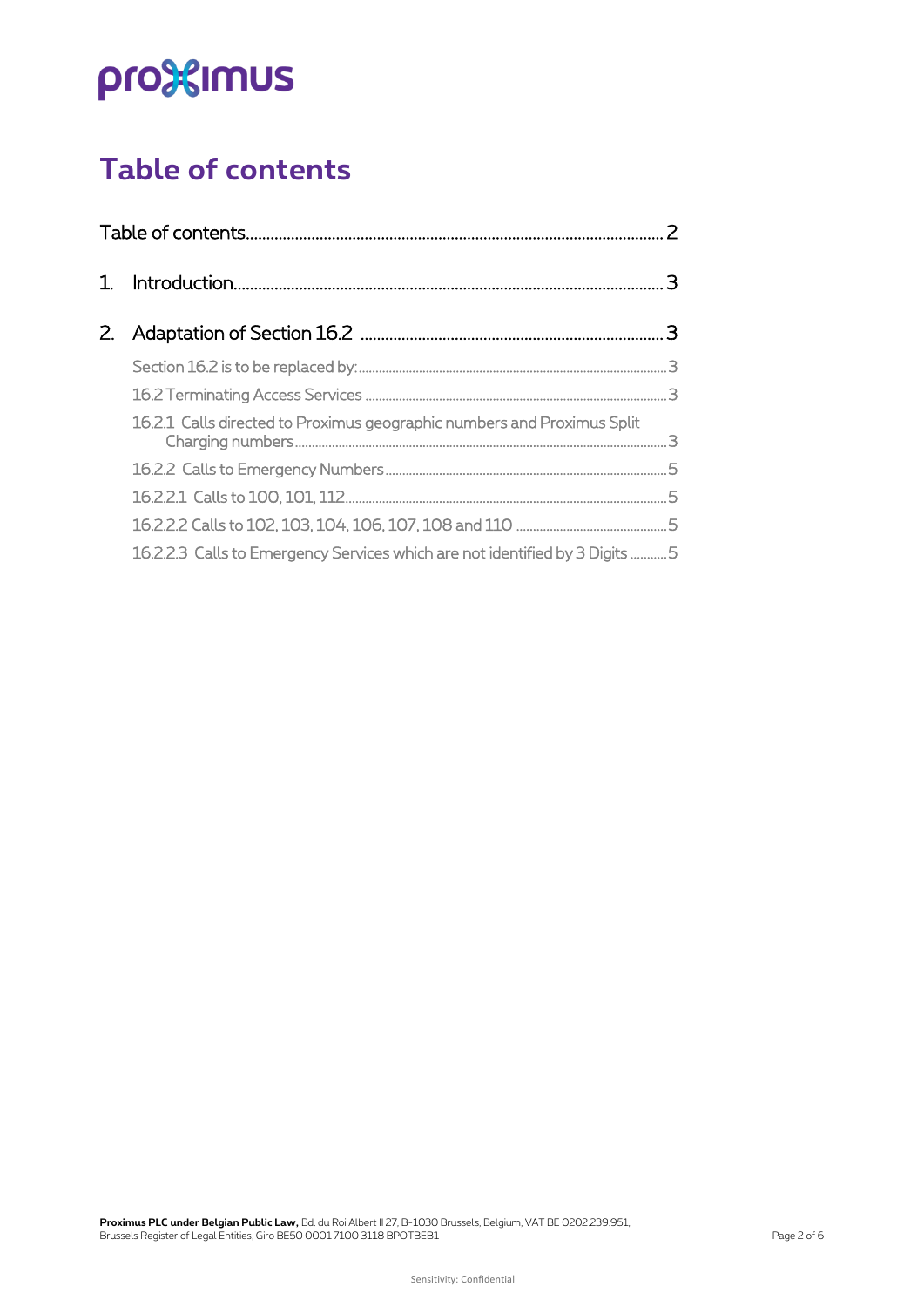## pro%imus

### <span id="page-2-0"></span>1. **Introduction**

This Addendum to the BRIO concerns a BIPT decision of 20/11/2018 concerning the fixed call termination market.

In case of an appeal against the decision of the BIPT dated 20/11/2018 and in case the Court of Appeal would suspend, modify or annul BIPT's decision(s), or in case of withdrawal of BIPT decision(s), or if the rates were to evolve on the basis of other regulatory actions, Proximus reserves all its rights to apply again the FTRs charged before 1/1/2019 and reserves its rights to retroactively claim the difference between the FTRs applied as from 1/1/2019 as foreseen by the BIPT decision of 20/11/2018 and the FTRs applicable before 1/1/2019 or any other rates that would be imposed following the regulatory action.

The addendum has been submitted to the BIPT on 18/12/2018.

<span id="page-2-1"></span>The sections of the BRIO, which are impacted by this Addendum are indicated in the subsequent paragraphs.

### 2. **Adaptation of Section 16.2**

#### <span id="page-2-2"></span>Section 16.2 is to be replaced by:

#### <span id="page-2-3"></span>16.2 Terminating Access Services

Each Successful Call will give rise to 2 charges: a fixed set-up charge and a duration charge taking into account the Chargeable Call Duration measured on a per second basis. Unsuccessful Calls are not charged.

Peak period: 08:00 to 19:00 from Monday through Friday, excluding Belgian legal holidays

Off Peak period: all other periods of time.

#### <span id="page-2-4"></span>16.2.1 Calls directed to Proximus geographic numbers and Proximus Split Charging numbers

*(all values in eurocent)*

| Type of Call      | Set-up Charge |          | Duration charge (per min) |          |
|-------------------|---------------|----------|---------------------------|----------|
|                   | Peak          | Off Peak | Peak                      | Off Peak |
|                   |               |          |                           |          |
| Intra Access Area | 0,000         | 0,000    | 0.116                     | 0,116    |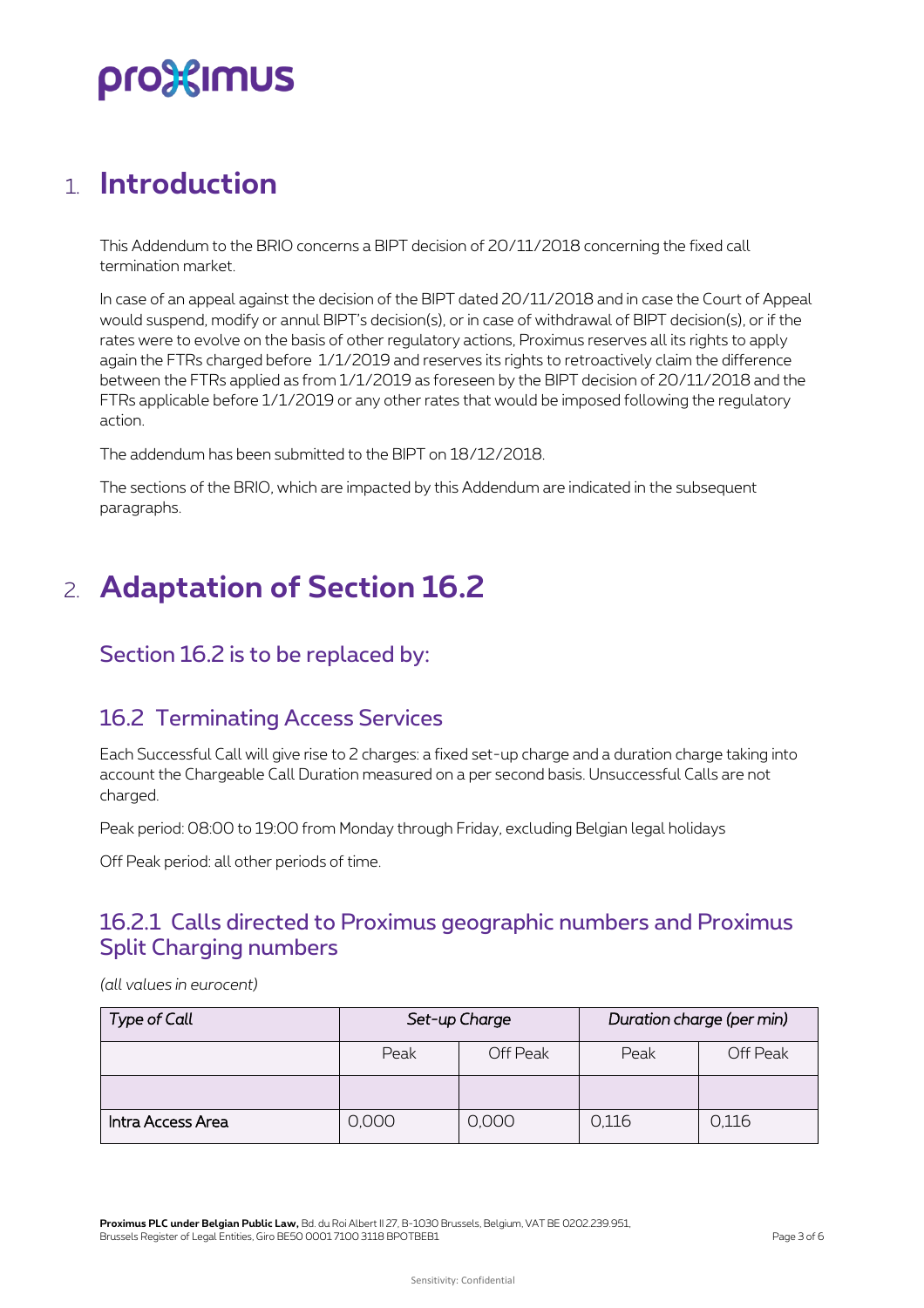### pro<sup>32</sup>imus

| Extra Access Area | 0.000 | 0.000 | 0,116 | $\cap$ 11 $\cap$<br>◡.⊥⊥◡ |
|-------------------|-------|-------|-------|---------------------------|
|-------------------|-------|-------|-------|---------------------------|

These rates are applicable to the delivery of calls, originated from Belgium or other EU countries to the network of Proximus.

The origin of a call is determined based on the country code of the calling party (the so-called A number).

Therefore, a call is considered as from EU origin if the country code of the calling party falls in the list provided here below

| <b>Country code</b> | <b>EU Country</b>     |
|---------------------|-----------------------|
| $+43$               | Austria               |
| $+32$               | Belgium               |
| $+359$              | <b>Bulgaria</b>       |
| $+385$              | Croatia               |
| $+357$              | Cyprus                |
| $+420$              | Czech Republic        |
| $+45$               | Denmark               |
| $+372$              | Estonia               |
| $+358$              | Finland               |
| $+33$               | France                |
| $+49$               | Germany               |
| $+30$               | Greece                |
| $+36$               | Hungary               |
| $+353$              | Ireland               |
| $+39$               | Italy                 |
| $+371$              | Latvia                |
| $+370$              | Lithuania             |
| $+352$              | Luxembourg            |
| $+356$              | Malta                 |
| $+31$               | Netherlands           |
| $+48$               | Poland                |
| $+351$              | Portugal              |
| $+40$               | Romania               |
| $+421$              | Slovakia              |
| +386                | Slovenia              |
| $+34$               | Spain                 |
| $+46$               | Sweden                |
| $+44$               | <b>United Kingdom</b> |
|                     |                       |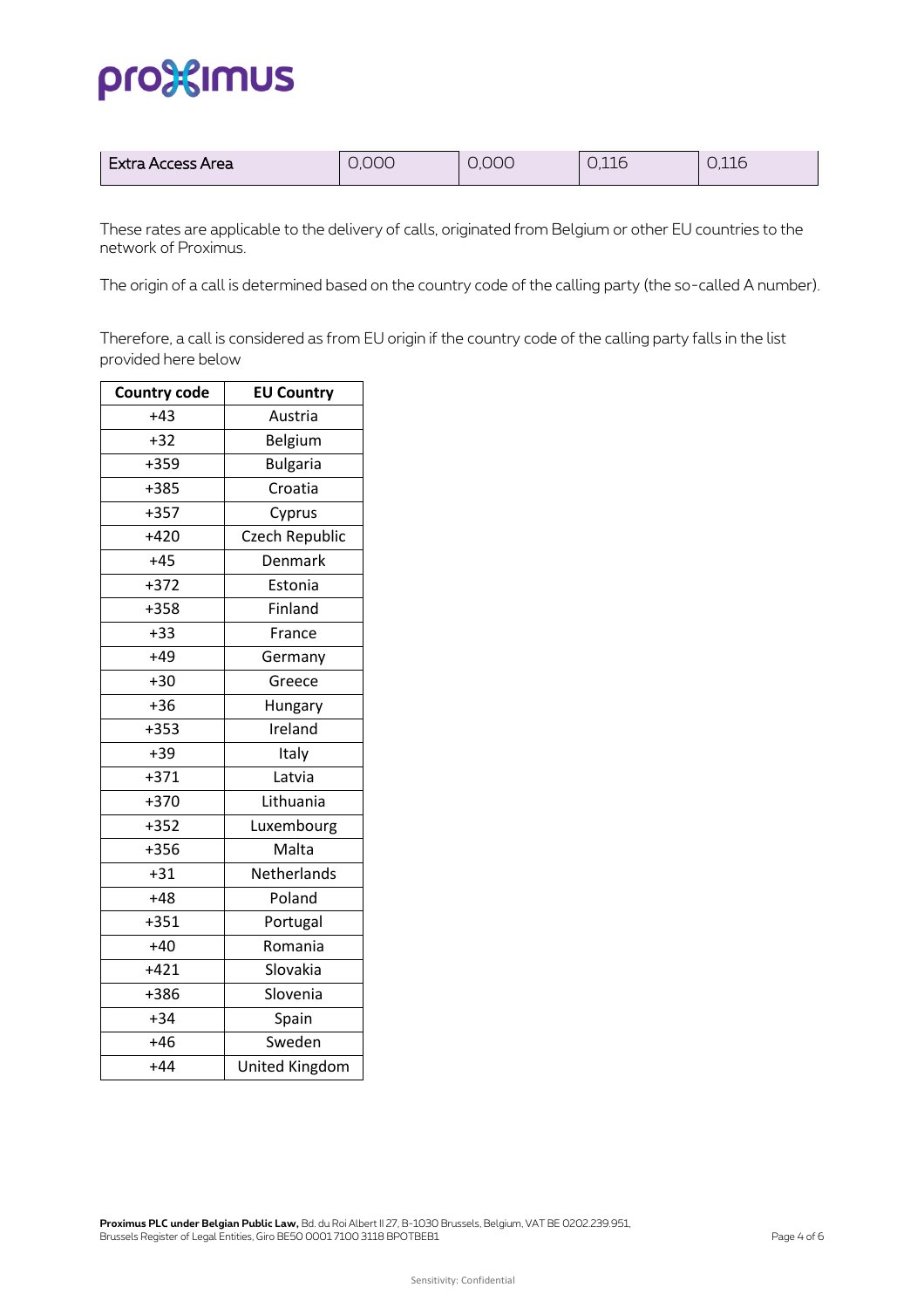## pro<sup>32</sup>imus

#### <span id="page-4-0"></span>16.2.2 Calls to Emergency Numbers

#### <span id="page-4-1"></span>16.2.2.1 Calls to 100, 101, 112

*(all values in eurocent)*

| Type of Call      | Set-up Charge |          | Duration charge (per min) |          |
|-------------------|---------------|----------|---------------------------|----------|
|                   | Peak          | Off Peak | Peak                      | Off Peak |
| Intra Access Area | 2,080         | 2,080    | 0,116                     | 0,116    |
| Extra Access Area | 2,080         | 2,080    | 0,116                     | 0,116    |

#### <span id="page-4-2"></span>16.2.2.2 Calls to 102, 103, 104, 106, 107, 108 and 110

*(all values in eurocent)*

| Type of Call      | Set-up Charge |          | Duration charge (per min) |          |
|-------------------|---------------|----------|---------------------------|----------|
|                   | Peak          | Off Peak | Peak                      | Off Peak |
| Intra Access Area | 0,000         | 0,000    | 0,116                     | 0,116    |
| Extra Access Area | 0.000         | 0,000    | 0,116                     | 0,116    |

#### <span id="page-4-3"></span>16.2.2.3 Calls to Emergency Services which are not identified by 3 **Digits**

In case the Emergency Services are addressed by the geographic numbers characterising the network termination points of the Emergency Services concerned, the same prices apply as those indicated in §16.2.1

In case the Emergency Services are addressed by a 116000, 0800 or a 070 number, the following prices will be charged to the Operator: